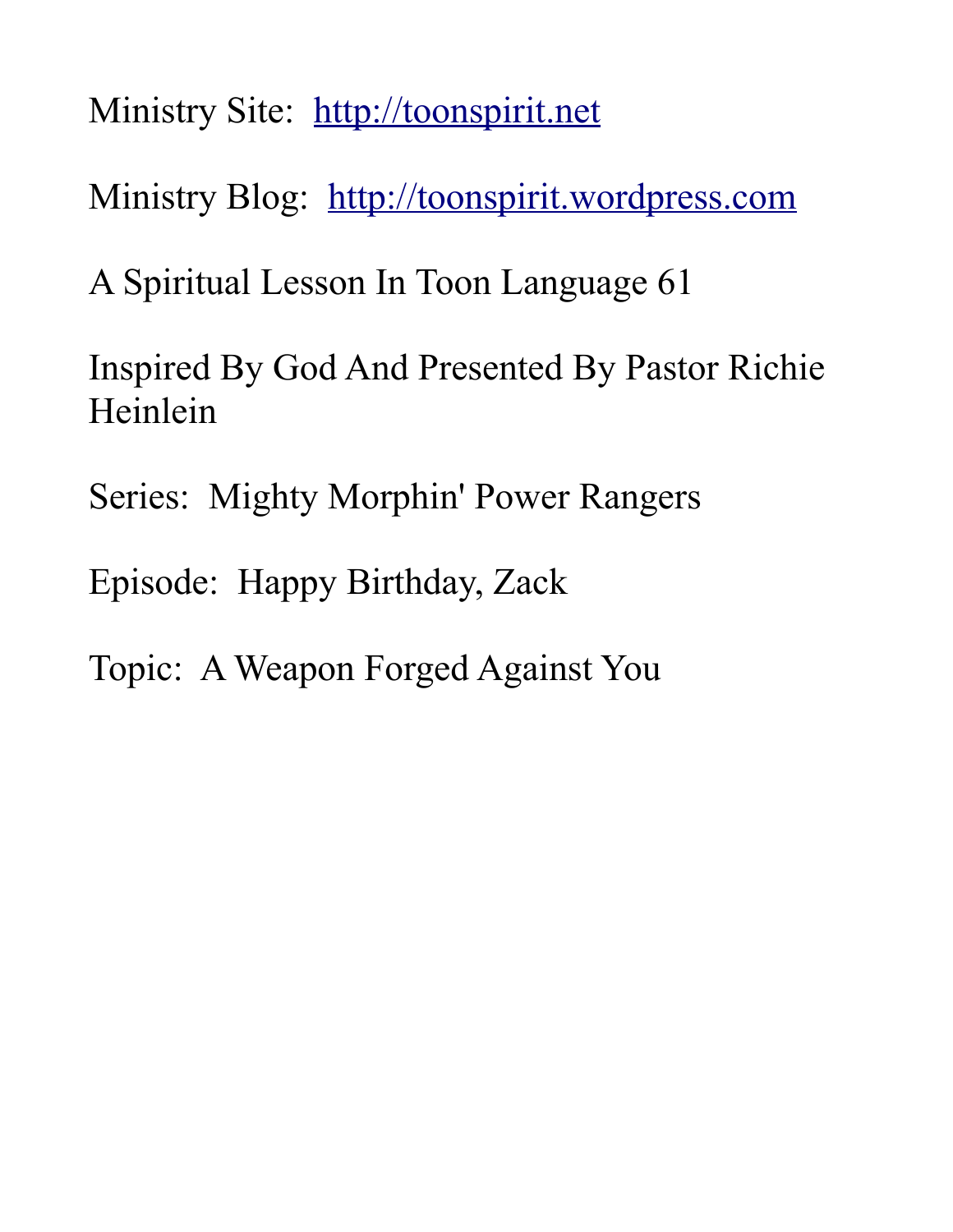Introduction:

This lesson was done in 2014, but the problem was that it was destroyed by a computer hard drive crash. The devil didn't like this lesson then and he certainly will like it even less now.

This is a faith-building lesson for Christians mostly because mostly all of the scriptures talk to the saved in Christ. However, for the ones on the fence and undecided, this is helpful to give them assurance that Christ is the right decision.

This lesson was done at the request of a person visiting with us at the time named Ana who thought the lesson was very good. Although this version is not the same as that one, it is certainly much better —adding more detail and spiritual food than it ever had.

Scriptures Used Include: Joshua 1: 9, Psalm 23, Ephesians 6: 10-20, Romans 12: 1-2, Philippians 4: 6-9; 13, Romans 8: 31-39, I Corinthians 2: 9, Isaiah 54: 11-17; 27: 1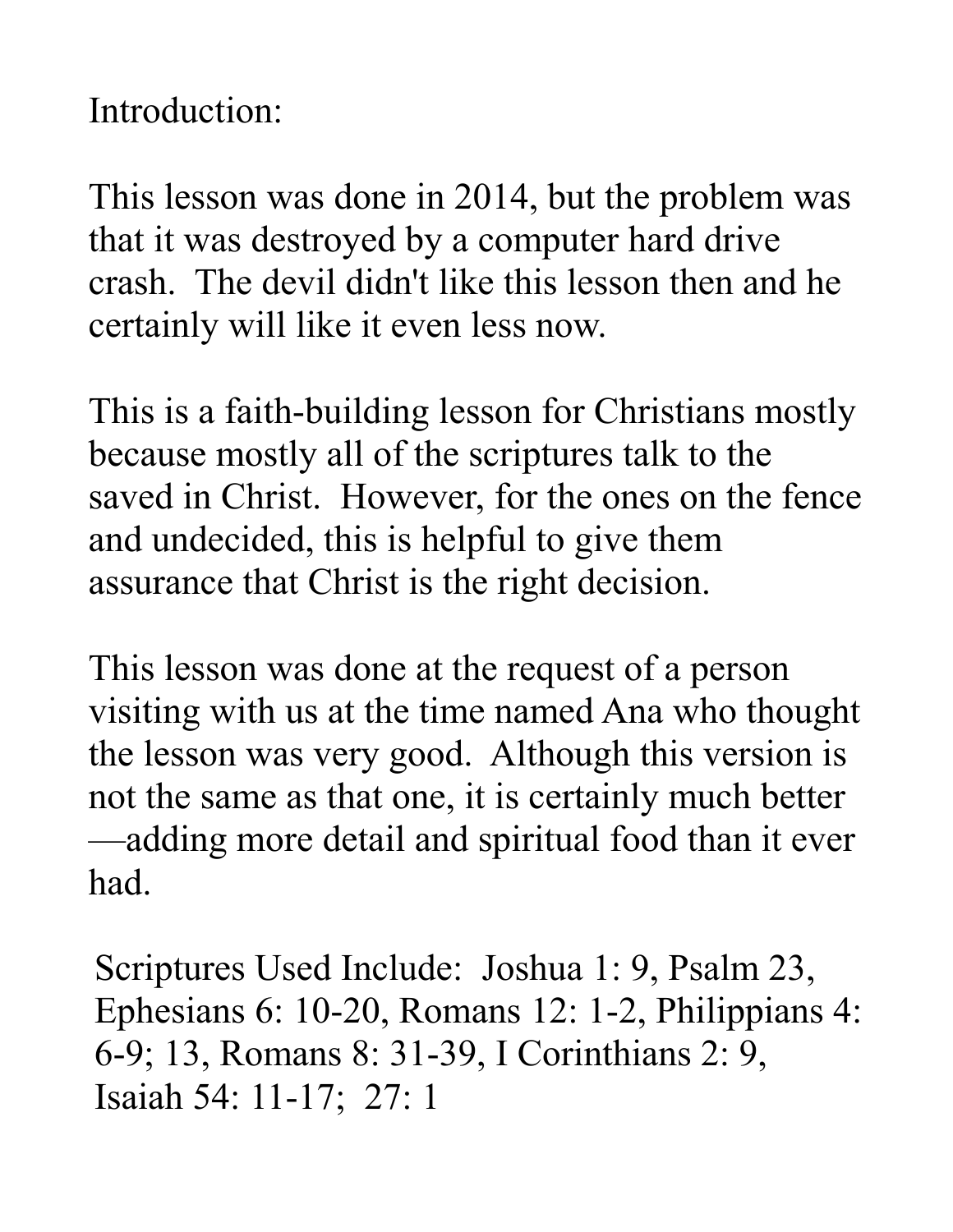1: Opening Prayer

# 2: Opening Discussion

Have you ever been singled out for a demonic attack?

The devil a lot of times searches for a weakness in our lives and uses it to try to overpower us. Sometimes, it is just as simple as even just a surprise attack to try to knock your faith out. Being blind-sided by a life or demonic circumstance is common in the Christian life and we are mostly talking to people just starting out in the faith, but also to people in Christ for years. In short, this lesson is to assure the saved and then secondly, to offer hope to a person on the fence (not made a decision yet and unsure) that if Christ is your Lord, then everything will work in the end.

We are going to see a series of clips from the Mighty Morphin' Power Rangers episode Happy Birthday, Zack.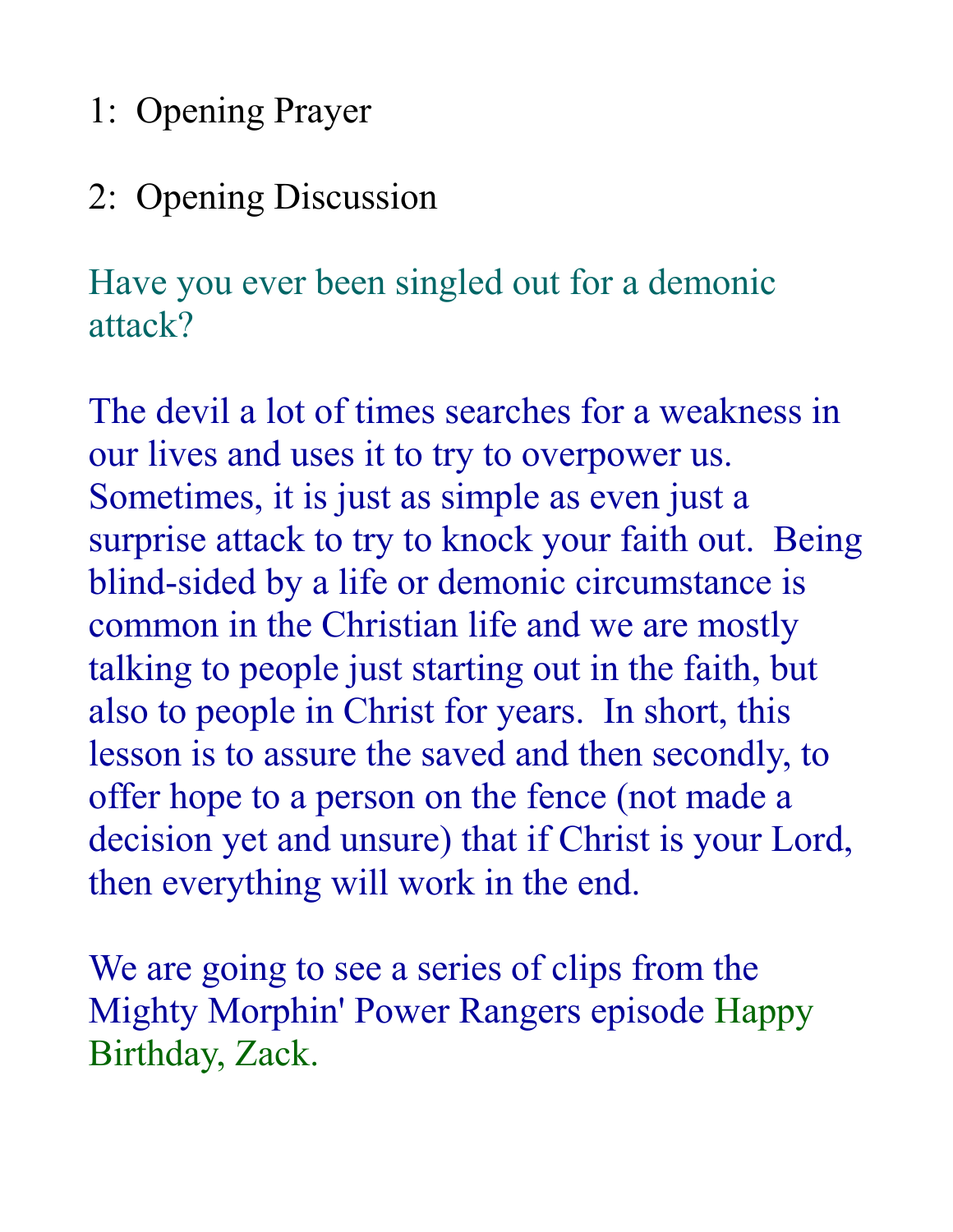3: Clip # 1 and # 2: Happy Birthday, Zack

Cartoon Links:

http://toonspirit.net/lessons and studies/l61/Weapo [n1.webm](http://toonspirit.net/lessons_and_studies/l61/Weapon1.webm)

http://toonspirit.net/lessons and studies/l61/Weapo [n2.webm](http://toonspirit.net/lessons_and_studies/l61/Weapon2.webm)

4: Discussion

What do you see in these clips?

We see that it's Zack's birthday and Rita decides to single him out for an attack for a "present"; she agrees with Finster's choice of the Nasty Knight (page 12 in their monster cookbook). Usually with one of these episodes, the one being singled out is the one most likely to be the only one to figure out or have the capability of blowing up the monster. This is no different. The devil understands like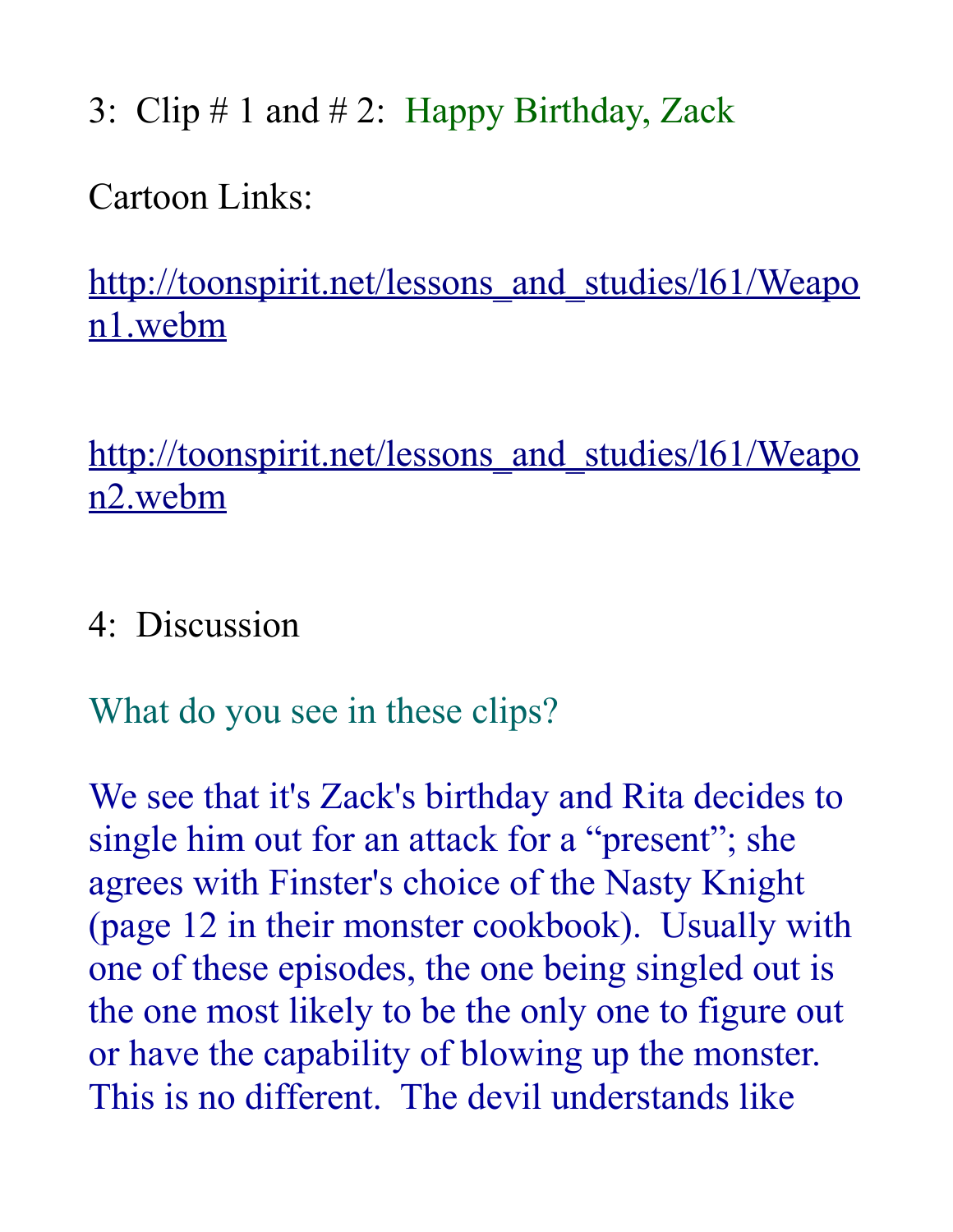Rita that if you're virtually the only one or the only one to be able to beat your plan, it's going to be awfully hard (if not impossible without serious Divine intervention) for anyone else to win either if you lose.

Zack symbolizes a young man who is up and coming to maturity in the faith, which would make sense because no one becomes a Power Ranger without some of a Christian's best qualities in general.

5: Clip # 3 Happy Birthday, Zack, Discussion and Bible Study #1

Cartoon Link:

http://toonspirit.net/lessons and studies/l61/Weapo [n3.webm](http://toonspirit.net/lessons_and_studies/l61/Weapon3.webm)

What did you see in this clip?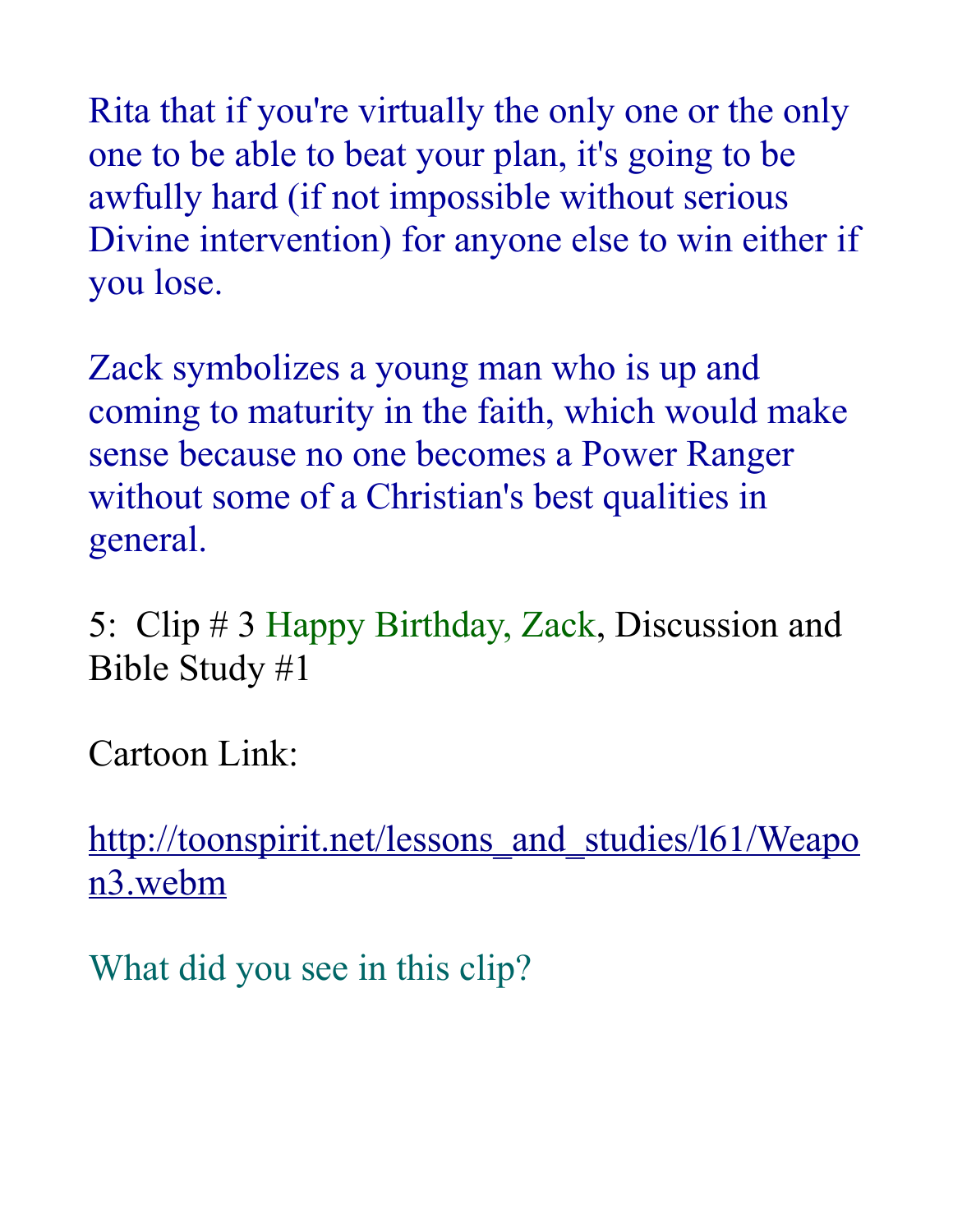Zack better get his spiritual armor on as he will get blind-sided if he isn't careful.

We need to remember our scriptures here because like Rita, the devil always tries some sort of scheme (or in the case of the ISV used here- strategy). Also, I want you to look at the sword being forged; before it's complete, it doesn't look very powerful—dull and almost toy like, also it just looks like a piece of rusted junk to me, afterwards it looks real and sharp—much more powerful looking. This could even be a real sword that they used for a prop to make the episode. This shows to me what doesn't look like much can be very dangerous indeed especially when the devil gets his hands on it. Stay prayed up and be strong in faith.

The Bible says in Joshua 1:9, Psalm 23 and then Ephesians 6: 10-20

Jos 1:9 "I've commanded you, haven't I? Be strong and courageous. Don't be fearful or discouraged, because the LORD your God is with you wherever you go.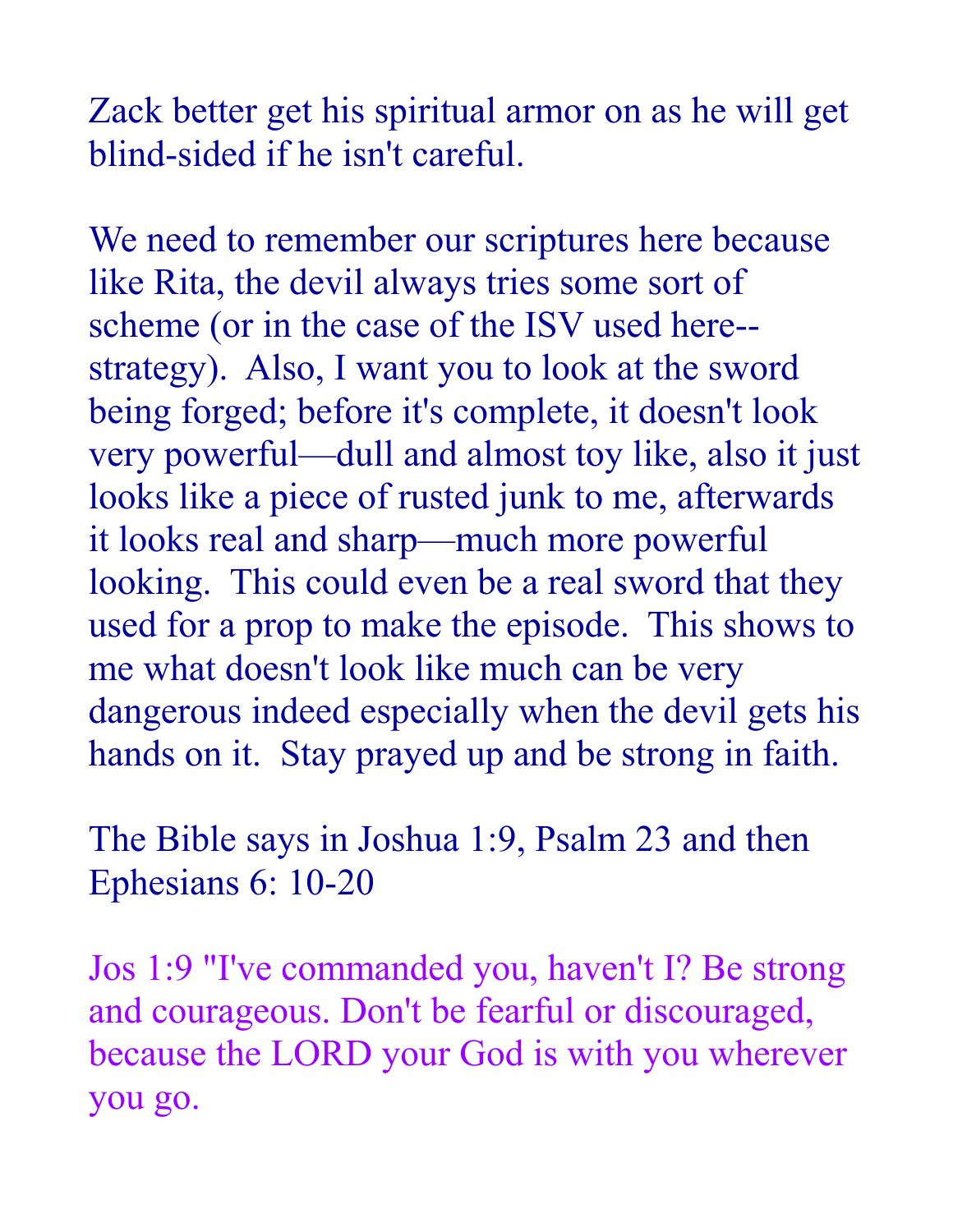Psa 23:1 A Davidic Psalm. The LORD is the one who is shepherding me; I lack nothing.

Psa 23:2 He causes me to lie down in pastures of green grass; he guides me beside quiet waters.

Psa 23:3 He revives my life; he leads me in pathways that are righteous for the sake of his name.

Psa 23:4 Even when I walk through a valley of deep darkness, I will not be afraid because you are with me. Your rod and your staff—they comfort me.

Psa 23:5 You prepare a table before me, even in the presence of my enemies. You anoint my head with oil; my cup overflows.

Psa 23:6 Truly, goodness and gracious love will pursue me all the days of my life, and I will remain in the LORD's Temple forever.

Eph 6:10 Finally, be strong in the Lord, relying on his mighty strength.

Eph 6:11 Put on the whole armor of God so that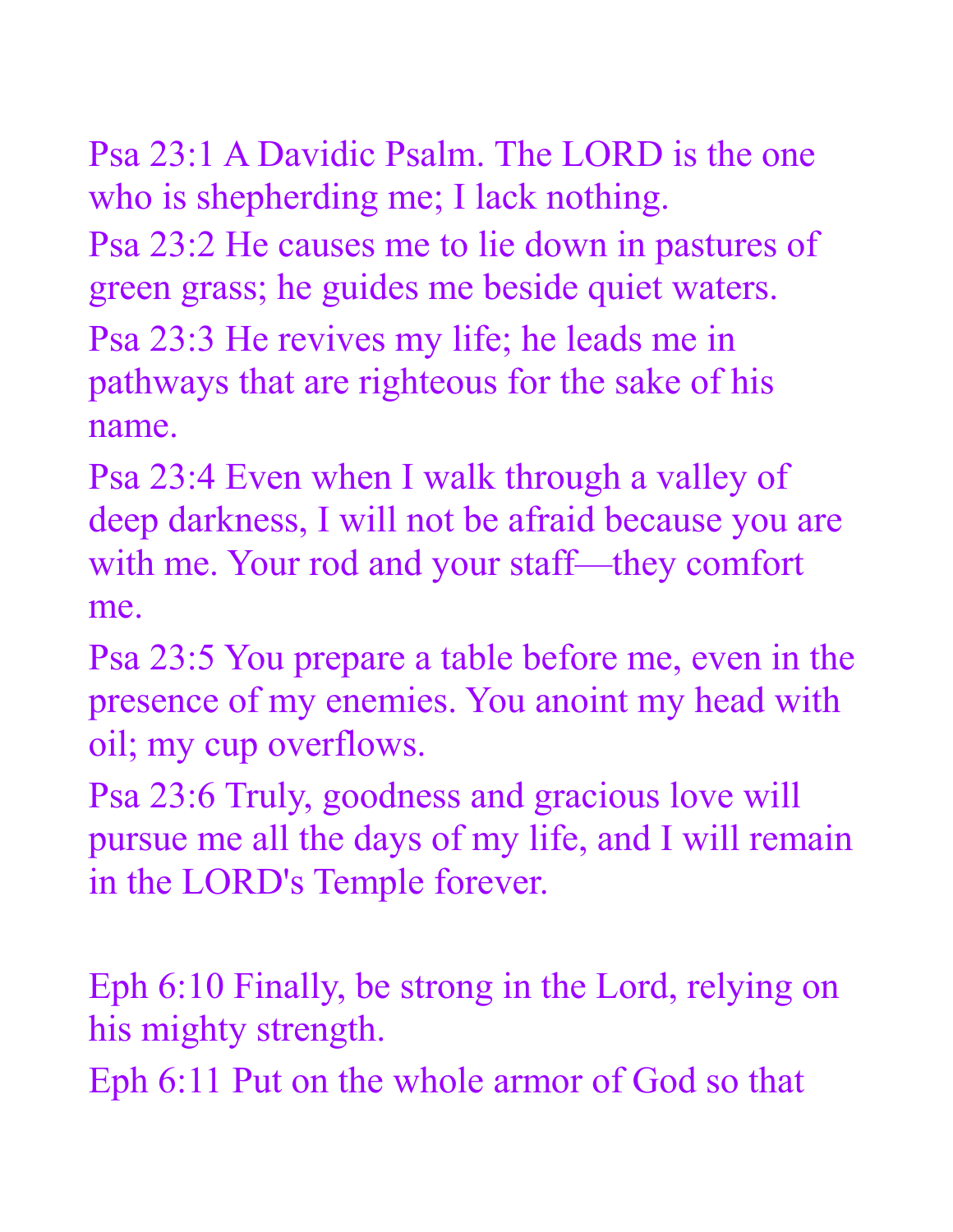you may be able to stand firm against the devil's strategies.

Eph 6:12 For our struggle is not against human opponents, but against rulers, authorities, cosmic powers in the darkness around us, and evil spiritual forces in the heavenly realm.

Eph 6:13 For this reason, take up the whole armor of God so that you may be able to take a stand whenever evil comes. And when you have done everything you could, you will be able to stand firm.

Eph 6:14 Stand firm, therefore, having fastened the belt of truth around your waist, and having put on the breastplate of righteousness,

Eph 6:15 and being firm-footed in the gospel of peace.

Eph 6:16 In addition to having clothed yourselves with these things, having taken up the shield of faith, with which you will be able to put out all the flaming arrows of the evil one,

Eph 6:17 also take the helmet of salvation and the sword of the Spirit, which is the word of God. Eph 6:18 Pray in the Spirit at all times with every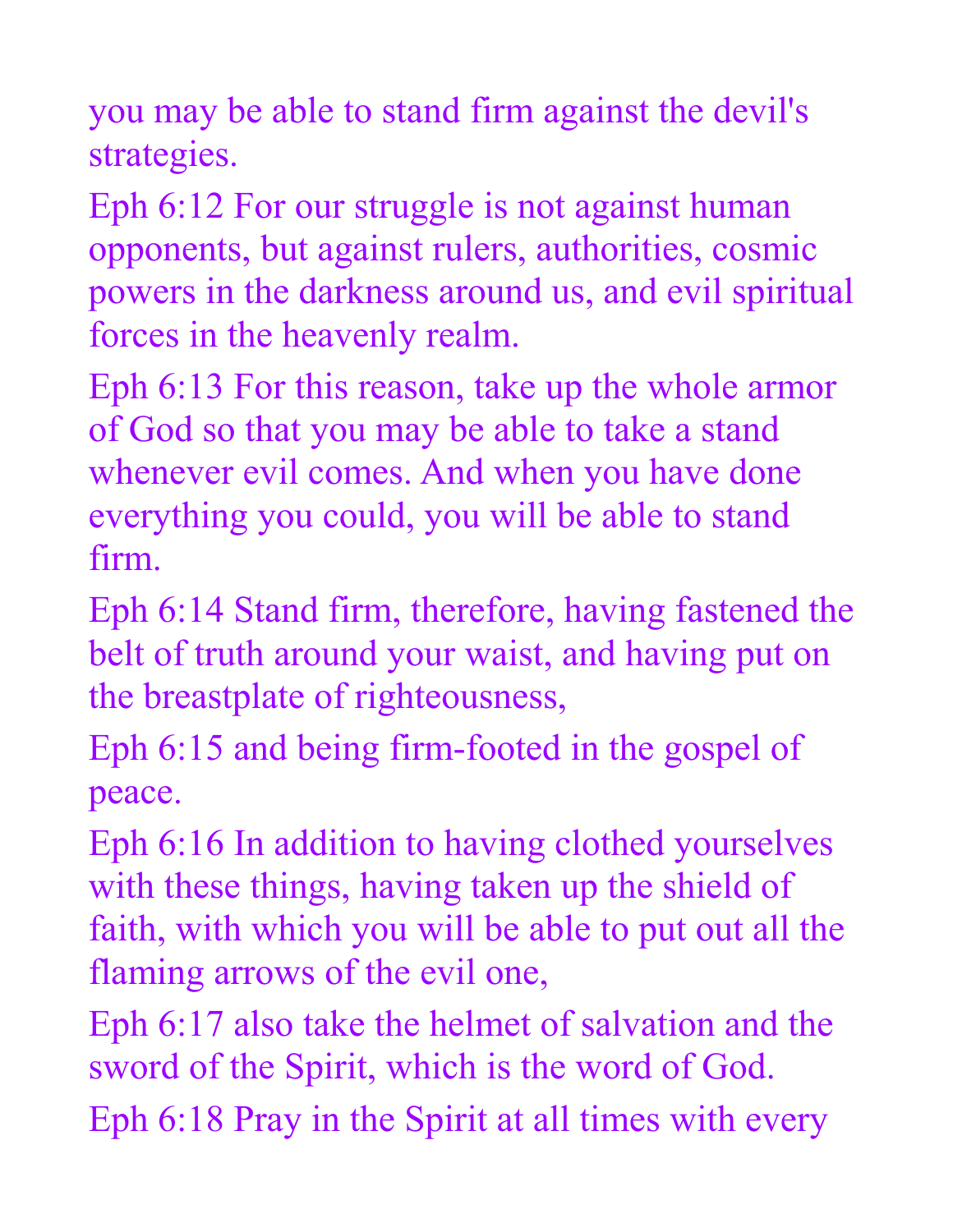kind of prayer and request. Likewise, be alert with your most diligent efforts and pray for all the saints.

Eph 6:19 Pray also for me, so that, when I begin to speak, the right words will come to me. Then I will boldly make known the secret of the gospel,

Eph 6:20 for whose sake I am an ambassador in chains, desiring to declare the gospel as boldly as I should.

We need to remember these scriptures especially before an attack happens because then we are more calm inside a problem that life or even the devil causes.

Unfortunately for Zack he is distracted and Rita (our devil character) takes full advantage as the real one is really good at taking advantage of our weaknesses also.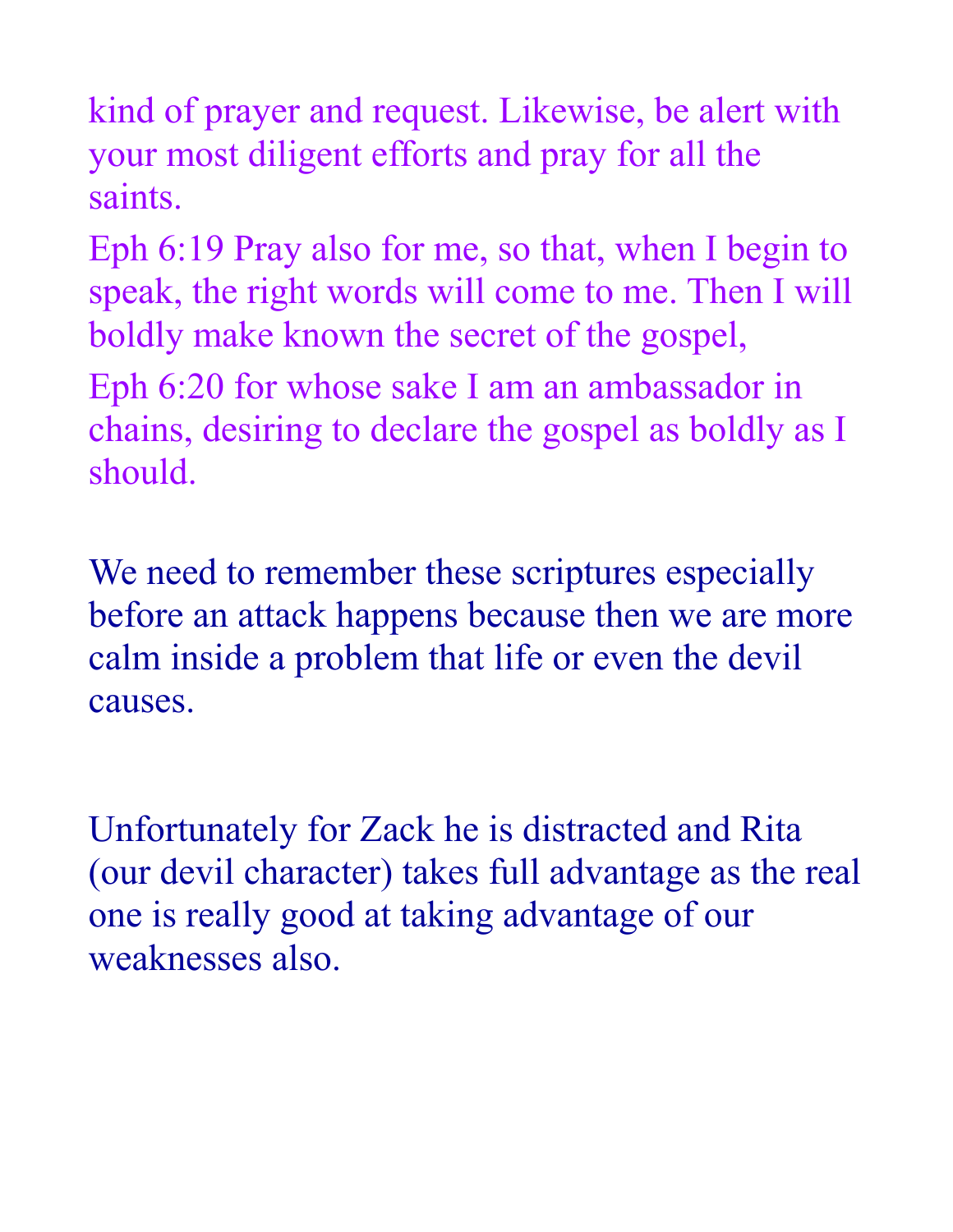6: Clip # 4 Happy Birthday, Zack

http://toonspirit.net/lessons and studies/161/Weapo [n4.webm](http://toonspirit.net/lessons_and_studies/l61/Weapon4.webm) 

7: Discussion

What do you see in this clip?

Zack wasn't ready for Nasty Knight in more ways than one. Not only is one Ranger ineffective against this powerful enemy, but Zack allowed himself to be depressed which made the attack much stronger because this made him more vulnerable.

What would you do? Would you think your friends didn't care?

At this point, Zack probably feels really isolated and may not know his friends will come to him. Rita, of course makes things worse by taunting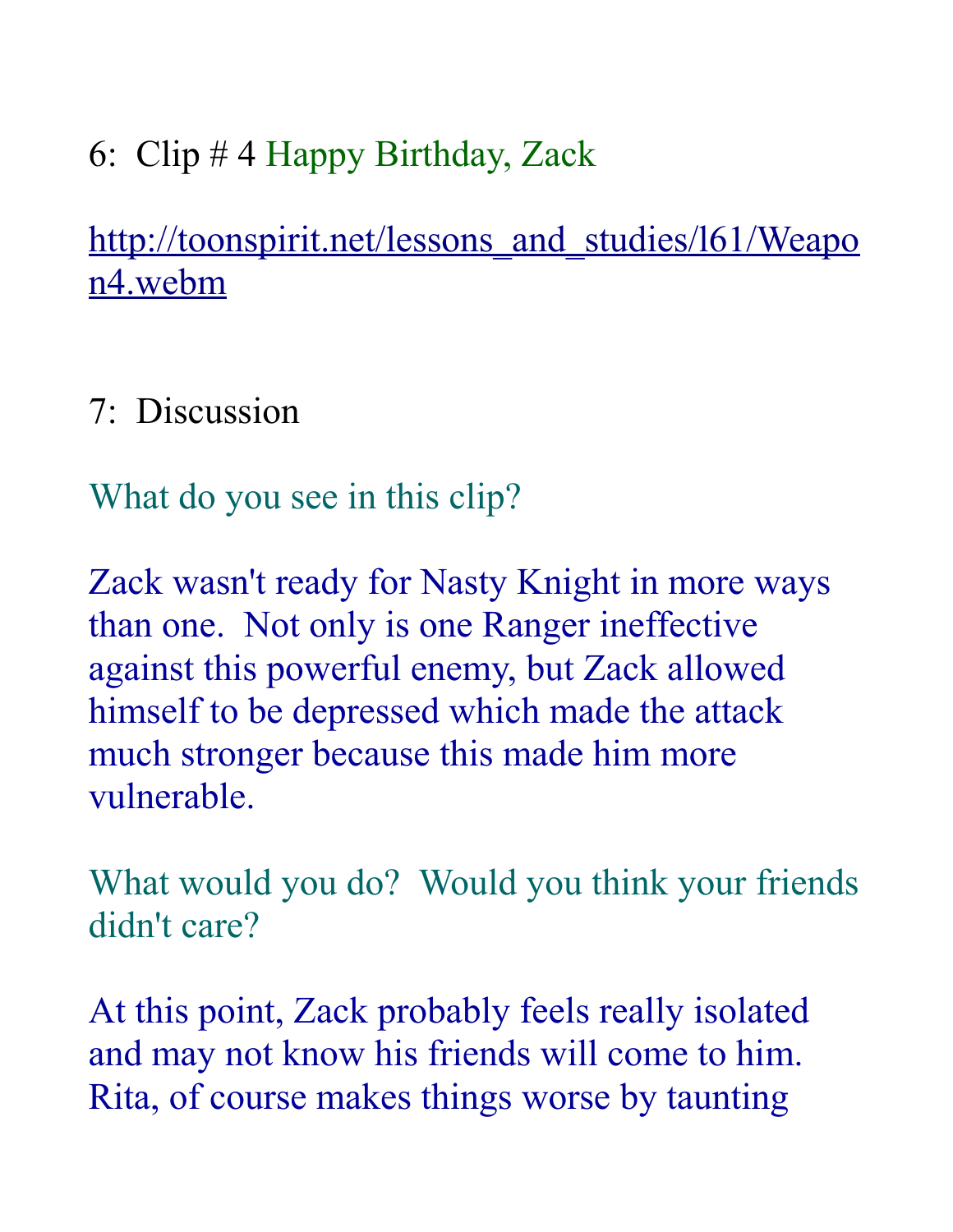Zack. This is also typical of the demonic.

Let's look at the next clip.

8: Clip # 5 Happy Birthday, Zack, Discussion

Cartoon Link:

http://toonspirit.net/lessons and studies/l61/Weapo [n5.webm](http://toonspirit.net/lessons_and_studies/l61/Weapon5.webm)

What would you do here with no weapons?

Clearly, this monster isn't being beaten with brawn, so it's time to pray for a plan to outsmart him and also pray for the bad guys to make mistakes.

The next thing that happens is that Rita makes her monster grow for some reason and her monster is winning. This usually is a huge mistake. As you will see though, this monster is needed to be outsmarted not outbrawned.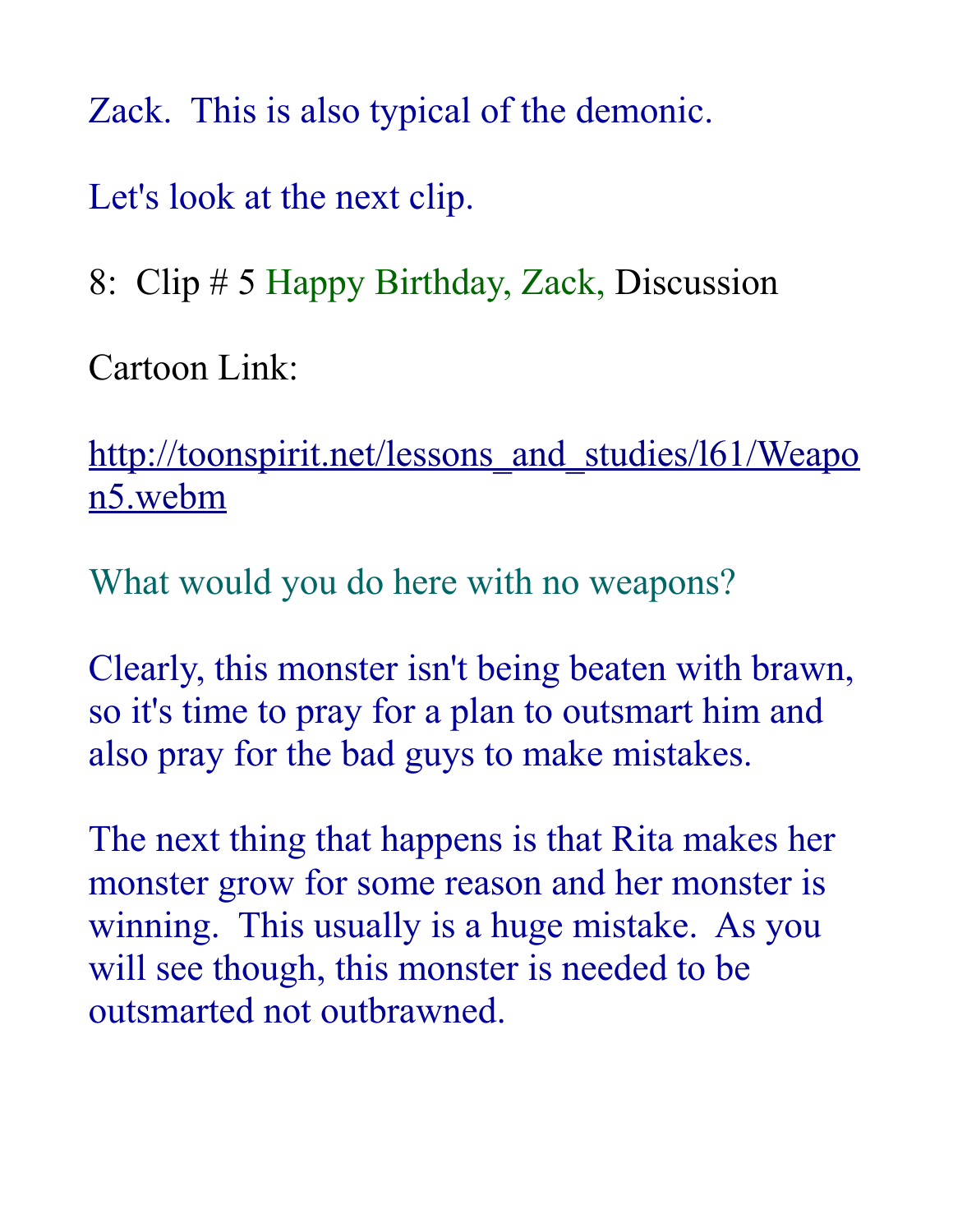9: Clip # 6 Happy Birthday, Zack, Discussion

Cartoon Link:

http://toonspirit.net/lessons and studies/l61/Weapo [n6.webm](http://toonspirit.net/lessons_and_studies/l61/Weapon6.webm)

What did you see in this clip?

I believe this is a symbol of Divine discernment and I think that in real life, there would be a lot of praying going on to find the trick to beating Nasty Knight, especially the one talking about discernment in Romans 12: 1-2.

10: Bible Study #2

The scripture passages that we need to remember during any attack are found in Romans 12: 1-2, Philippians 4: 6-9; 13, Romans 8: 31-39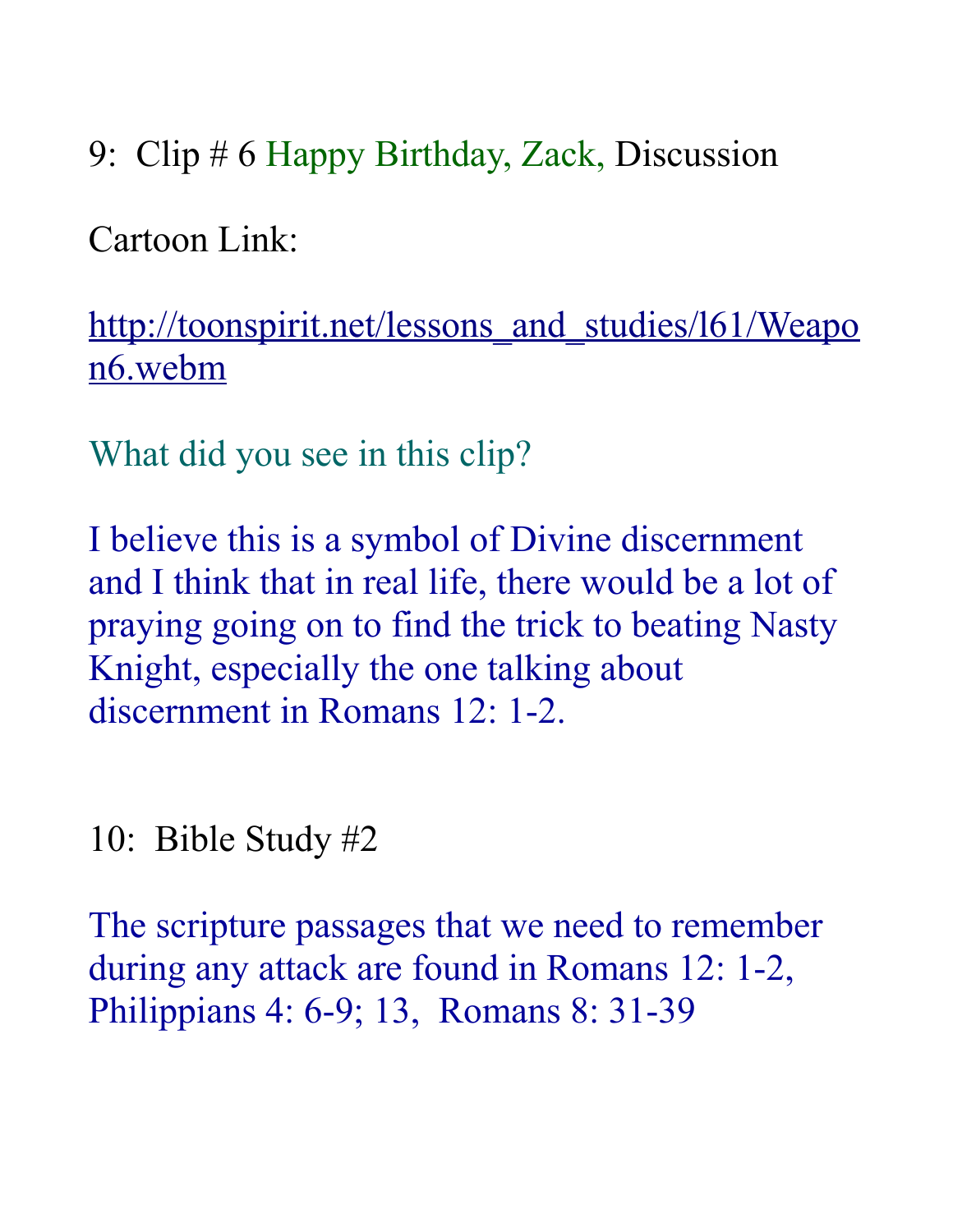Rom 12:1 I therefore urge you, brothers, in view of God's mercies, to offer your bodies as living sacrifices that are holy and pleasing to God, for this is the reasonable way for you to worship.

Rom 12:2 Do not be conformed to this world, but continually be transformed by the renewing of your minds so that you may be able to determine what God's will is—what is proper, pleasing, and perfect.

Php 4:6 Never worry about anything. Instead, in every situation let your petitions be made known to God through prayers and requests, with thanksgiving.

Php 4:7 Then God's peace, which goes far beyond anything we can imagine, will guard your hearts and minds in union with the Messiah Jesus.

Php 4:8 Finally, brothers, whatever is true, whatever is honorable, whatever is fair, whatever is pure, whatever is acceptable, whatever is commendable, if there is anything of excellence and if there is anything praiseworthy—keep thinking about these things.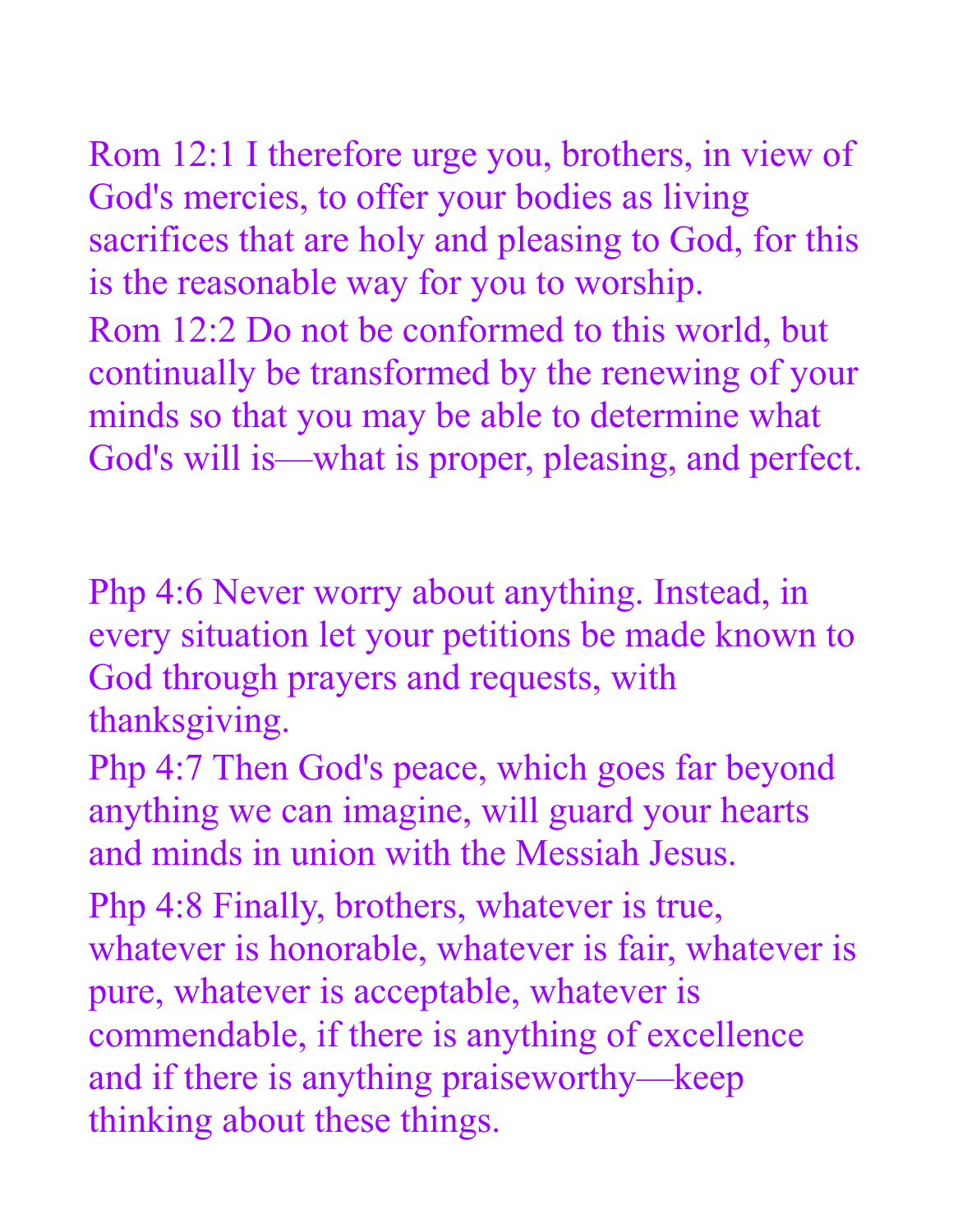Php 4:9 Likewise, keep practicing these things: what you have learned, received, heard, and seen in me. Then the God of peace will be with you.

Php 4:13 I can do all things through him who strengthens me.

Rom 8:31 What, then, can we say about all of this? If God is for us, who can be against us?

Rom 8:32 The one who did not spare his own Son, but offered him as a sacrifice for all of us, surely will give us all things, along with his Son, won't he?

Rom 8:33 Who will accuse God's elect? It is God who justifies!

Rom 8:34 Who is the one to condemn? It is the Messiah Jesus who is interceding on our behalf. He died, and more importantly, has been raised and is seated at the right hand of God.

Rom 8:35 Who will separate us from the Messiah's love? Can trouble, distress, persecution, hunger, nakedness, danger, or a violent death do this?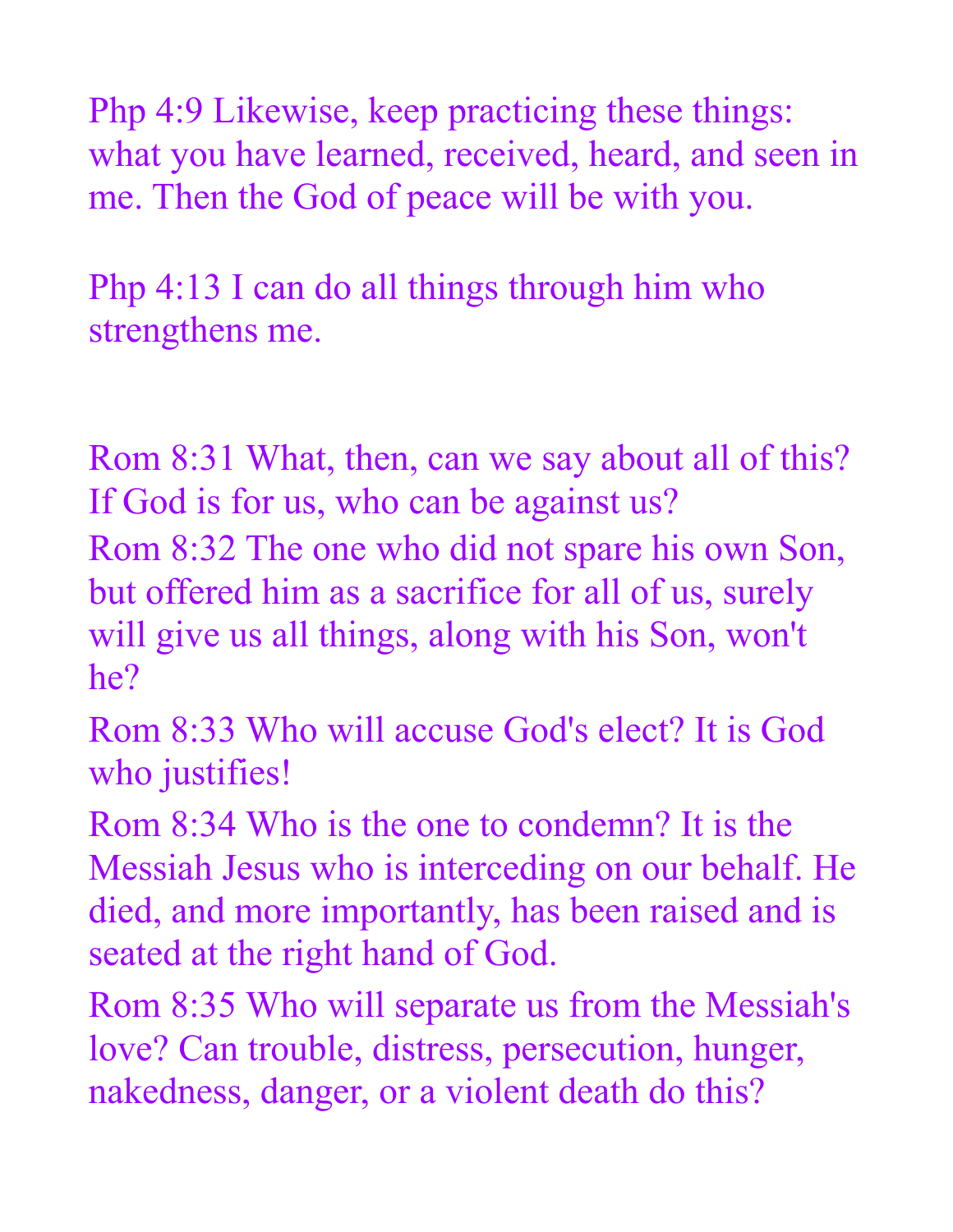Rom 8:36 As it is written, "For your sake we are being put to death all day long. We are thought of as sheep headed for slaughter."

Rom 8:37 In all these things we are triumphantly victorious due to the one who loved us.

Rom 8:38 For I am convinced that neither death, nor life, nor angels, nor rulers, nor things present, nor things to come, nor powers,

Rom 8:39 nor anything above, nor anything below, nor anything else in all creation can separate us from the love of God that is ours in union with the Messiah Jesus, our Lord.

Most importantly, there's a couple of last scripture passages here. If you are of God, you have nothing to fear, as the Bible says this in I Corinthians 2: 9, Isaiah 54: 11-17

1Co 2:9 But as it is written, "No eye has seen, no ear has heard, and no mind has imagined the things that God has prepared for those who love him."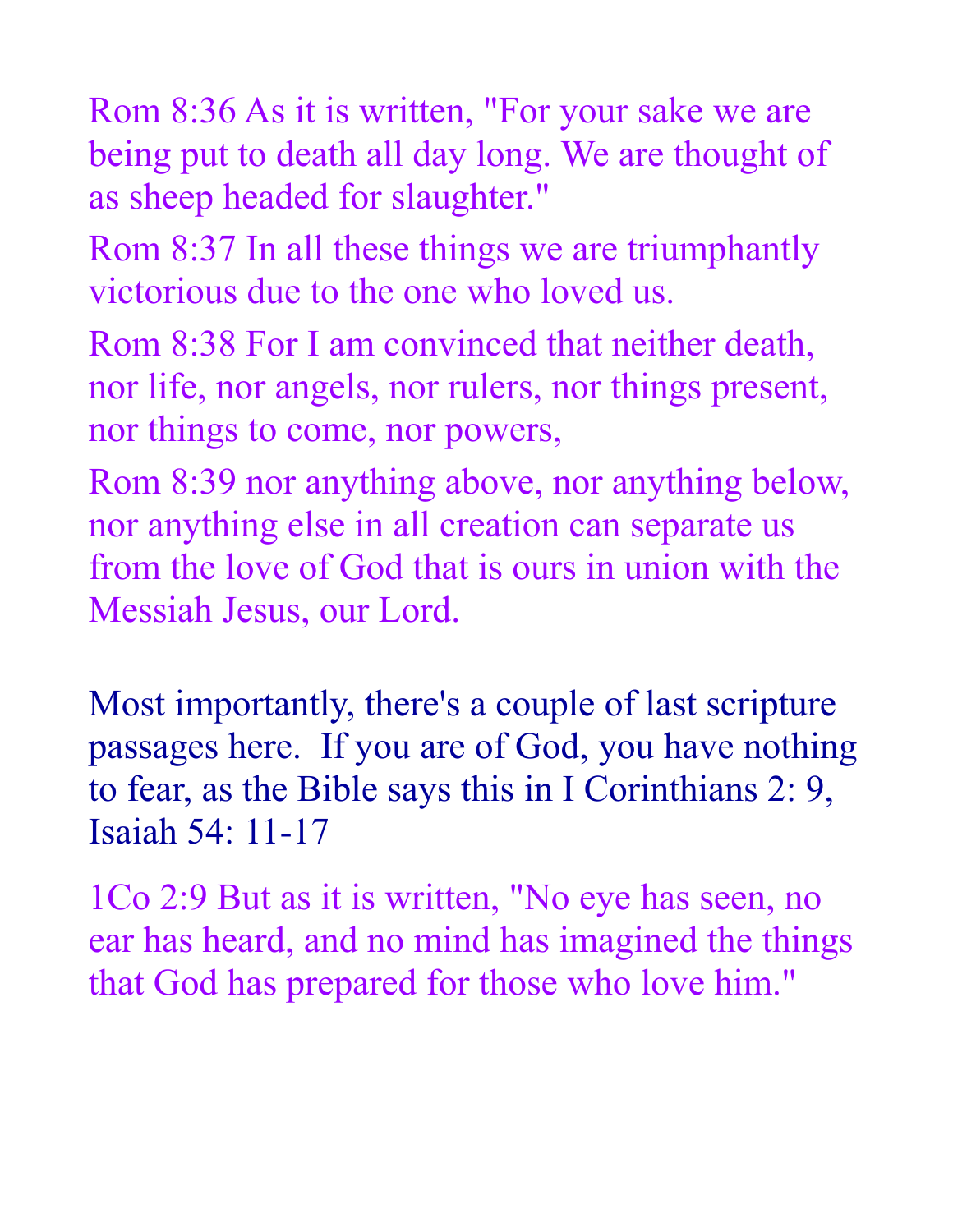Isa 54:11 "O afflicted one, passed back and forth, and not comforted, Look! I am about to set your stones in antimony, and lay your foundations with sapphires.

Isa 54:12 And I'll make your battlements of rubies, and your gates of jewels, and all your walls of precious stones.

Isa 54:13 Then all your children will be taught by the LORD, and great will be your children's prosperity.

Isa 54:14 "In righteousness you'll be established; you will be far from tyranny, for you won't be afraid, and from terror, for it won't come near you.

Isa 54:15 Watch! If anyone does attack you, it will not be from me; whoever may attack you will fall because of you.

Isa 54:16 Look! It is I who have created the blacksmith who fans coals in the fire, and produces a weapon for his purpose. It is I who have created the ravager to wreak havoc;

Isa 54:17 no weapon that is forged against you will be effective. This is the heritage of the LORD's servants, and their righteousness from me," says the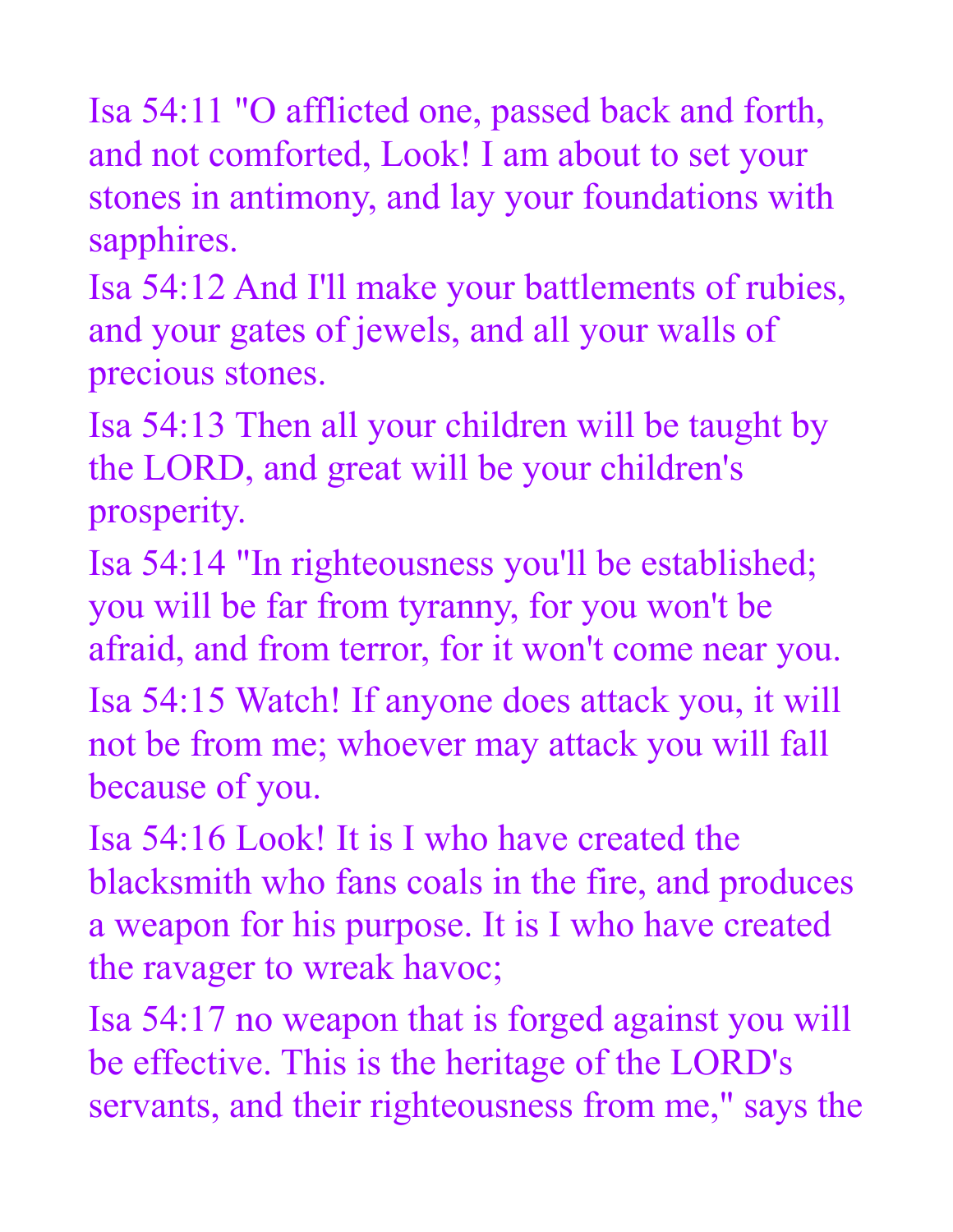## LORD.

Our created weapons are produced by God's gift of the blacksmith trade, but they are no match for God's weaponry.

If you think that the Nasty Knight had a sword to be reckoned with, just think of God's sword that He forges in His fire. God's sword is terrible and swift as people say, which is correct because the Bible says in Isaiah 27: 1 (NLT)

Isa 27:1 In that day the LORD will take his terrible, swift sword and punish Leviathan, the swiftly moving serpent, the coiling, writhing serpent. He will kill the dragon of the sea.

I am sure this has to do with the Revelation scriptures about judgment of the devil or Satan, but, it also means any enemy of God. God is more than capable of bringing down His enemies when it is due time. When this judgment comes, there is no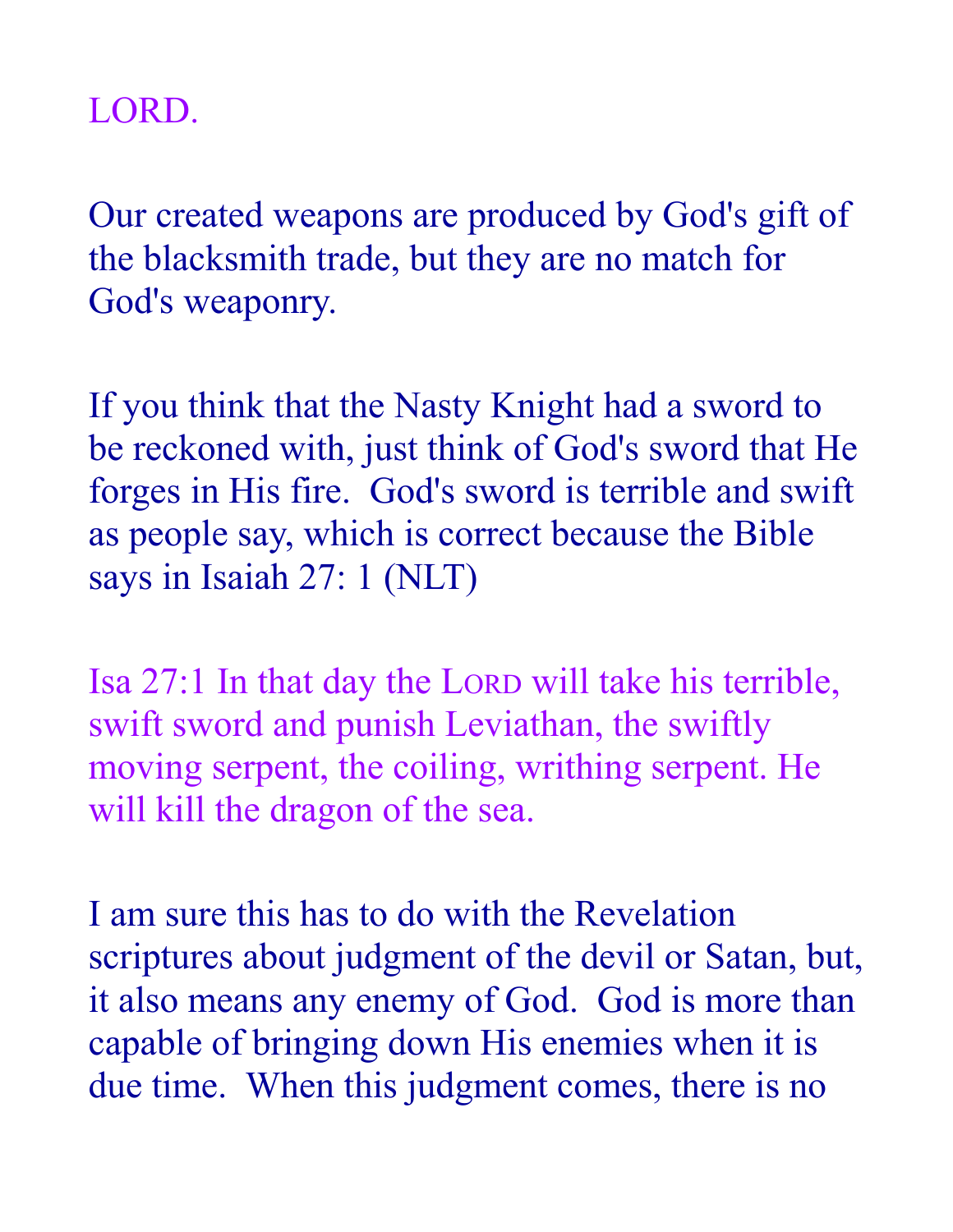### escaping it.

No one needs to worry about the enemies' weapons when God is on your side and you're on His. Remember a weapon forged against you will not be effective; it won't stand up to our Lord. When God truly is not done with you yet here on earth and you're of Him, I firmly believe that God is fully capable and will protect your life. This ensures that whatever your mission is, your part of it is fulfilled.

The last clip shows the usual outcome of a "thought my friends forgot my birthday plot."

11: Clip # 7 Happy Birthday, Zack, Closing Discussion And Thoughts

http://toonspirit.net/lessons and studies/l61/Weapo [n7.webm](http://toonspirit.net/lessons_and_studies/l61/Weapon7.webm)

What did you see in this last clip? What have we learned overall?